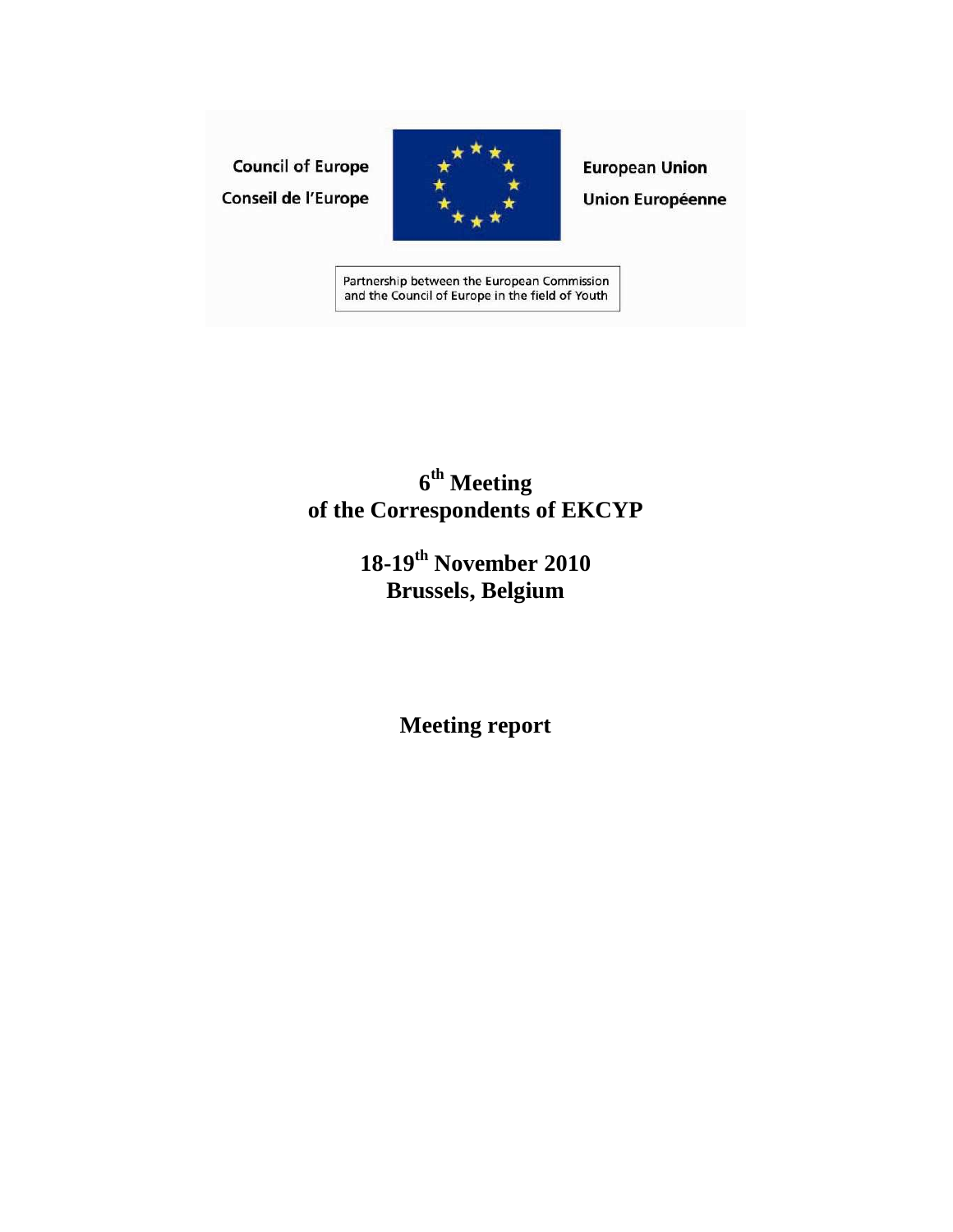Participants list and agenda: see annex 1

**I. Opening of the meeting by Hanjo Schild** *(coordinator of the EU-CoE youth partnership team)* **and Finn Denstad** *(European Commission)***.**

A) Hanjo Schild gave an update on recent developments in the field of better knowledge of youth for both the Council of Europe (on behalf of Ulrich Bunjes who had to cancel his participation) and the EU-CoE Partnership in the field of youth.

# **Council of Europe**

- The knowledge based approach to youth policy plays a relevant role for the implementation of the Council of Europe Agenda 2020; the main tools in this respect are the Council of Europe youth policy reviews and youth policy advisory missions. The next youth policy review will be on Belgium and is planned for 2011.
- At present the CoE youth directorate is preparing the next youth ministers conference which should be held in September 2012 and take place in St. Petersburg Russia

# **EU-CoE partnership in the field of youth**

- The new framework partnership agreement between the European Commission and the Council of Europe in the field of youth 2010 - 2013 covers three priorities:
	- Promoting knowledge-based youth policy by developing and providing efficient tools for it;
	- Supporting youth work and building capacity of youth workers at European level;
	- Paying special attention to the EU-CoE youth partnership's geographical dimension of activities prioritising CoE Members which are candidate countries to the EU, CoE Member States which are part of the EU Neighbourhood Policy (including the Eastern Partnership and the Mediterranean) and the Russian Federation as well as the EU-Africa cooperation.
- Promotion of knowledge-based youth policy is the first priority and consists of the following elements:
	- Further development of the European Knowledge Centre for Youth Policy (EKCYP)
	- establishment of a Pool of European Youth Researchers (PEYR) to replace the former network of researchers (in February 2011 a meeting of preselected candidates will be held and decision will be taken regarding the composition of the pool)
	- organisation of a biannual youth knowledge forum (up to 150 people will be invited to exchange on needs, trends and strategies in the field of youth)
	- the already well established EC-CoE youth partnership seminars and publications
- The secretariat of the EU-CoE Partnership underwent a number of changes since the last meeting of EKCYP correspondents in January 2010:
	- Following application of the new CoE staff policy, the positions of EKCYP coordinator and research officer have been posted; from beginning of 2011 the two newly recruited post holders will work in office of the Council of Europe in Brussels.
	- Elisa Briga and Lilia Kolombet are fulfilling the tasks of EKCYP coordinator and research officer for the interim period. Carolina Larghi and Julia Kowalski have been recruited respectively as assistant to the youth knowledge team and communication officer
	- The former coordinator of EKCYP, Philipp Boetzelen, has been supporting the development of EKCYP on the basis of a short term consultant's contract.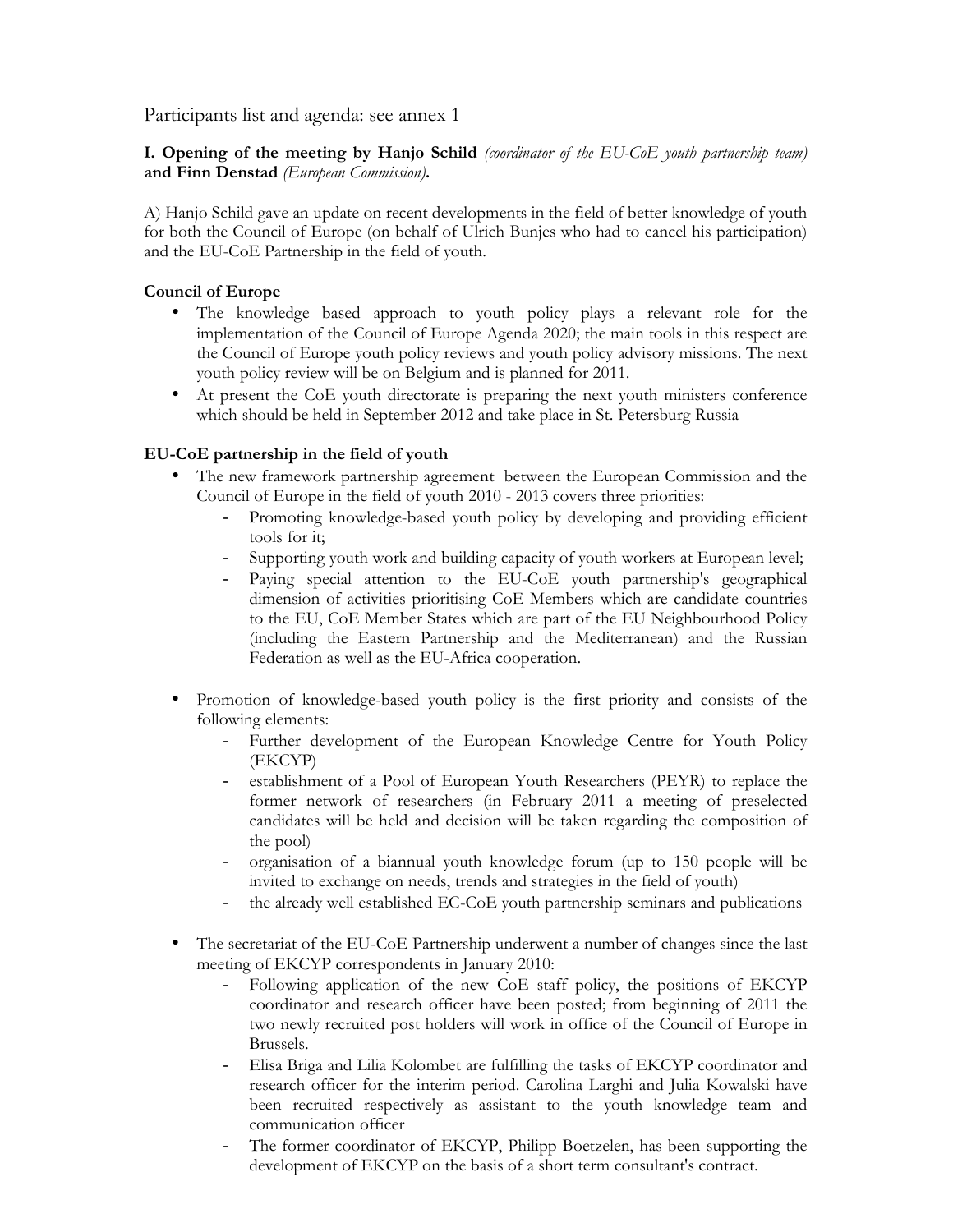B) Finn Denstad updated the participants with regard to recent developments in the field of better knowledge on youth in the European Commission.

Denstad informed the participants of the emerging involvement of the Education, Audiovisual and Culture Executive Agency (EACEA) in the field of youth policy. EACEA unit P-9 has been tasked by the Commission (Youth Policy Unit of DG EAC) to draft the next EU Youth report, which will be released in 2012 (published every three years). Naturally, EKCYP should contribute as much as possible with relevant and comparable data for the 2012 EU Youth Report. For that reason, Denstad introduced two EACEA staff: Ms Giulia Paolini, EACEA policy analyst who will be involved in data collection and in writing the report, and Ms Arlette Delhaxe, Head of Sector of unit P-9.

The main task of EACEA P-9 is to manage the Network of Education systems and policies in Europe, EURYDICE [\(www.eurydice.org\).](www.eurydice.org) The EURYDICE network was established in 1980 and has accumulated a comprehensive experience regarding knowledge provision based on a European-wide network. The further development of EKCYP can benefit from this experience. In order to ensure good cooperation and overlap rather than duplication of tasks, the Commission will invite the EU-CoE Youth Partnership and EACEA to coordination meetings on evidence-based youth policy on a regular basis.

Clear common indicators are essential for acquiring a better overview of the situation of young people and increase visibility and recognition of the youth field., for this reason, and in following up the EU Youth Strategy, the EC created an expert group on youth indicators to which 26 countries (Norway included) are participating. The dashboard will consist of 3-6 indicators for every field of action of the EU Youth Strategy. A Eurobarometer survey on youth will be conducted in early 2011, with the main purpose of supplying data for the most of the indicators on youth participation and volunteering. A sample of 1000 young people aged 15-30 from all EU Member States will be interviewed and the results will be released in May 2011 during the European Youth Week.

The Youth Policy Unit of DG EAC also cooperates closely with Eurostat (ESTAT). In December 2009 ESTAT released a publication with recent data and statistics on youth. In 2011, it is foreseen to develop a section on youth on ESTATs website. In addition, the Youth Policy Unit of DG EAC maintains contact with 6 projects on youth and social exclusion funded under Research FP 7 (DG RTD) and 5 projects on the use of ICT for social inclusion in FP 7 (DG INFSO). Finally, the Youth Policy Unit is launching several youth studies in the close future: one on participation of young people (in society, in political life, new forms of participation) in 2010 and one on the social and economic impact of youth work (to be launched in 2011).

The evidence-based approach to youth policy of the EU includes also the structured dialogue, which is a comprehensive and on-going consultation with young people, youth organisations and «non-organised youth» at all levels (local, national, EU). It is coordinated by a European Steering Committee (with representatives of the European Youth Forum, Trio-Presidencies, National Youth Councils, YiA National Agencies, European Commission) and National Working Groups in all Member States.



Commenting Denstad's presentation, Hanjo Schild underlined that the role of the EU-CoE partnership is to also bring in the interests of CoE Member States (MS) which are not covered by other networks nor taking part in the development of youth indicators. Such a balancing role is also in the interest of the European Commission.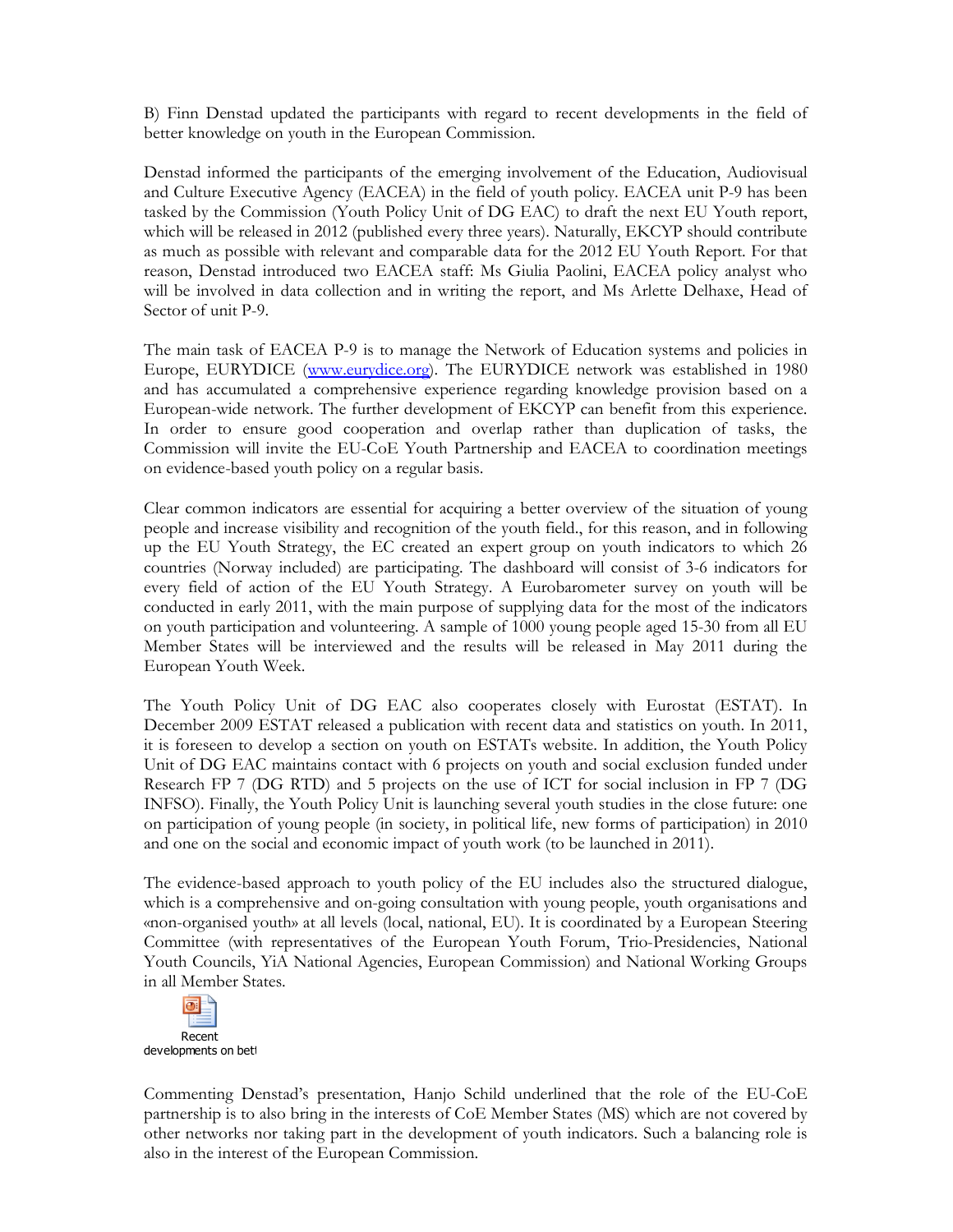# **II. Tour de table (correspondents' background, state of play of their provision of knowledge to the EKCYP, network)**

This extensive presentation round focused on the following aspects of the correspondent's situation and role:

- Their institutional background
- State of affairs regarding knowledge provision for EKCYP
- Membership in national or international networks
- Issues faced regarding the provision of knowledge to the EKCYP

Most correspondents (including those that were not present at the meeting) do belong to the diverse group of policy makers (8 working in governmental agencies, 12 in ministries and 1 in a semi-governmental agency), the second biggest group belongs to the field of research (9 belonging to research institutes, 7 to universities) and two correspondents are from the field of youth work working in NGOs. With regard to membership in networks it can be summarized that most correspondents do use informal networks, many are organised in international networks and are members of the national level working groups on structured dialogue. A national network on youth knowledge does not exist so far but could be build on existing (informal) cooperation structures (further information on correspondent's situation see Annex 2).

### **III. European Commission expectations with regard to further development of EKCYP and EKCYP-correspondents**

On this item, the following statements were made by Finn Denstad (COM):

- As the further development of EKCYP is explicitly mentioned in the new youth strategy adopted by the European Council in November 2009, a commitment to this common project has already been made by EU Member States. EKCYP correspondents can make reference to this in their dialogue with their ministries.
- The Commission recognises that volunteering of EKCYP correspondents has its limits; therefore the Commission is looking into potential ways of addressing this issue together with the Council of Europe, among others the provision of financial compensation to correspondents;
- EKCYP is still a relatively new project, and much work remains to be done before the Commission is satisfied with the EKCYP web portal. However, the Commission is aware of the work that has been done so far, especially from side of the national EKCYP correspondents
- Further commitment from the less active correspondents and /or Member States is necessary.
- It is important that the correspondents realise that the establishment of national youth knowledge networks – although they will require some investment in the short term – will be beneficial for the correspondents in the long term. While correspondents today are often left alone and without sufficient support from their administration, the networks will support correspondents and be an added resource in their work.
- The appeal of EKCYP depends on the availability of up to date information. Today, there is too much outdated country information and data, and this must change. EKCYP correspondents and the EU-CoE youth partnership team are responsible for providing latest available data. It is also important with references to when data and information was downloaded/inserted.
- With regard to the new information templates: All the available country information must be comparable across countries. This is a serious weakness today. We need more comparable data, in particular quantitative data which is not collected through other sources. Answers on the templates should always be to the point and not exhaustive.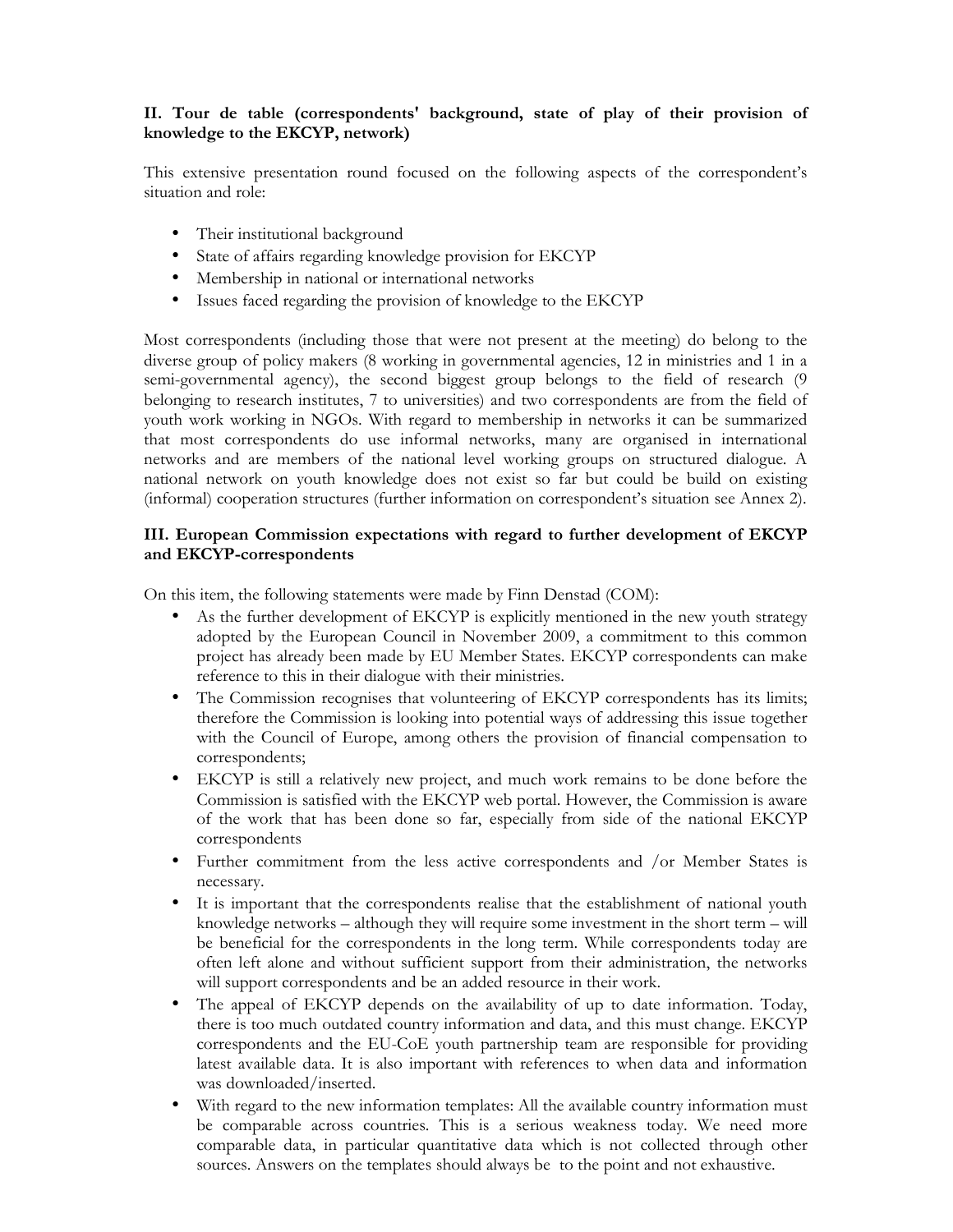# **IV. Update on activities with regard to EKCYP and overview on the correspondent's network and the knowledge provided (Hanjo Schild, Elisa Briga).**

- Correspondents: As of November 2010 there are 39 nominated correspondents belonging to either MS of the European Union or/and the Council of Europe. So far only 9 countries did not nominate a correspondent (Denmark, Bulgaria, Latvia, Croatia, Montenegro, Albania, Switzerland, San Marino, Monaco). Out of those countries Croatia, Switzerland, San Marino and Monaco signalised willingness to nominate a correspondent in 2011.
- Knowledge provision in EKCYP:
	- Country information: a [country sheet on background information of youth policy](http://youth-partnership-eu.coe.int/youth-partnership/ekcyp/Country_2007.html) is available for 36 countries; out of these, 20 where updated in 2010, 14 in 2009 and 2 still date 2008.
	- Thematic information: In 2010 four new youth [policy frameworks](http://youth-partnership-eu.coe.int/youth-partnership/ekcyp/youthpolicy.html) have been drafted and will be published before the end of the year (Antidiscrimination and diversity, Culture and Creativity, Employment and History of Youth work) and another four have been updated recently. A French and German Translation should be available soon.





EKCYP state of

[play.xls \(43 KB...](http://youth-partnership-eu.coe.int/youth-partnership/documents/EKCYP/EKCYP_state_of_play.pdf) policy frameworks\_8 Dec 2010.xls

# **IV. Council of Europe expectations with regard to further development of EKCYP and EKCYP-correspondents (Hanjo Schild, coordinator of the EU-CoE youth partnership team)**

The observations and expectations from side of the European Commission were fully endorsed; Hanjo Schild underlined that the country sheets were the first priority and should be updated upon necessity, every 6 months at the latest. The correspondents are not expected to update the former questionnaires on Participation, Information, Better knowledge of youth and Voluntary activities since the new information templates will be provided. The topic of Information will be included in Participation and the questions on Better knowledge of youth will be included in the new template of the country sheet.

# **V. Presentation and working groups on the new information templates on participation and voluntary activities**

A) Philipp Boetzelen explained the background of the new templates on participation and voluntary activities:

- In the last EKCYP stakeholders meeting the proposal was made to enhance ownership of Member States towards EKCYP by producing a brochure presenting EKCYP data in an appealing way. Modified questionnaires (so called information templates) should contribute to the provision of relevant and -in so far as possible- easily comparable country information for this purpose
- Since beginning of the year the European Commission and representatives of EU Member States discuss a set of indicators in the joint working group on indicators. Based on its experience with the EKCYP, the EU-CoE Partnership contributed with a proposal for indicators on citizenship consisting of the subcategories participation, volunteering and information. The proposed information templates are based on this proposal and take into account the discussions held so far in the working group on indicators.
- The final versions of the information templates will be sent by mid December.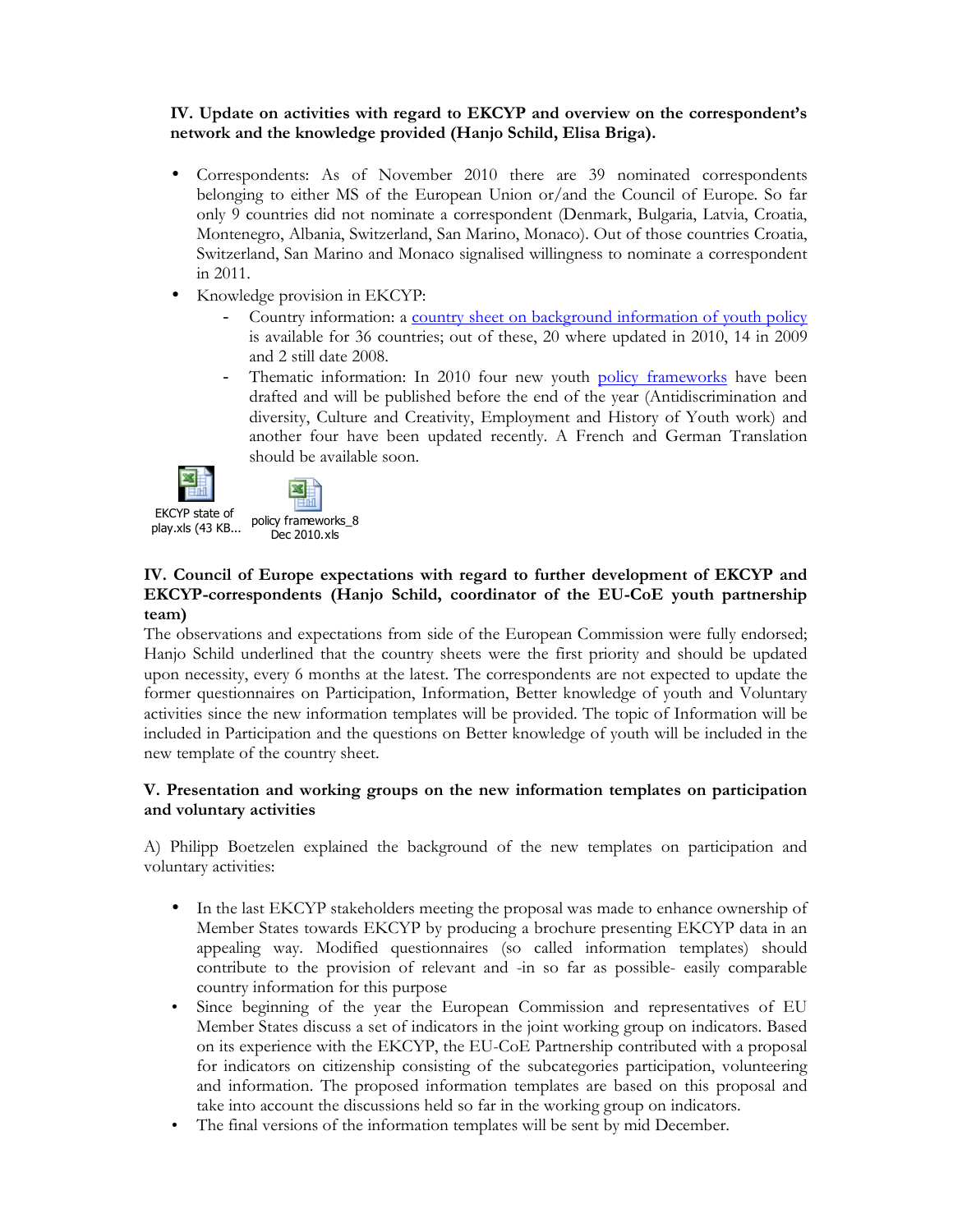B) Comment on the information templates by EACEA (Giulia Paolini)

EACEA's feedback on the proposed information templates recommends that

- With a few exceptions (e.g. data on participation in elections), quantitative data collected on the national level do not allow for reliable cross country comparisons as each national institution applies its own methods and parameters for data collection. In order to allow for comparisons, quantitative data should be taken from international surveys and therefore do not necessarily need to be collected by correspondents;
- Qualitative data provided by the national correspondents are the great potential of EKCYP. In order to allow for an enhanced cross-country comparability the answers should be as homogeneous as possible. Therefore EACEA suggests to:
	- Draft guidelines for each of the information templates proposed regarding the type of information to be supplied; guidelines should also inform on the time frame for the data collection.
	- Main concepts should be explained through precise definitions in order to avoid different interpretations and avoid diverging answers; a glossary with these definitions at the end of each information template would be useful.

The EU-CoE Partnership team agreed to these proposals; the guidelines of the previous version of the questionnaires need to be updated and specific glossaries in the correspondent's version of the templates could supplement the already existing [glossary i](http://youth-partnership-eu.coe.int/youth-partnership/glossary.html)n EKCYP.

C) Discussions in the working groups:

• Working group on the information templates on participation

Following discussions concerning the meaning, order and pertinence of the proposed questions the working group agreed that:

- Exact definitions (glossary, see above) of the terms used should be given in the information template
- Quantitative data on participation of young people to elections will still be gathered at national level.
- The format of the template needs some further development in order to enable correspondents to give the correct information (e.g. tick boxes for yes/no questions)
- For questions asking for numbers/percentage of yes/no there should be a space for comments in order to allow for explanations
- The information template should start with information on the context. Meaning and scope of youth participation in a given country and then progress towards the more specific issues (participation in elections, education for participation).
- A pilot phase of a small number of selected countries would allow to test the feasibility of the information templates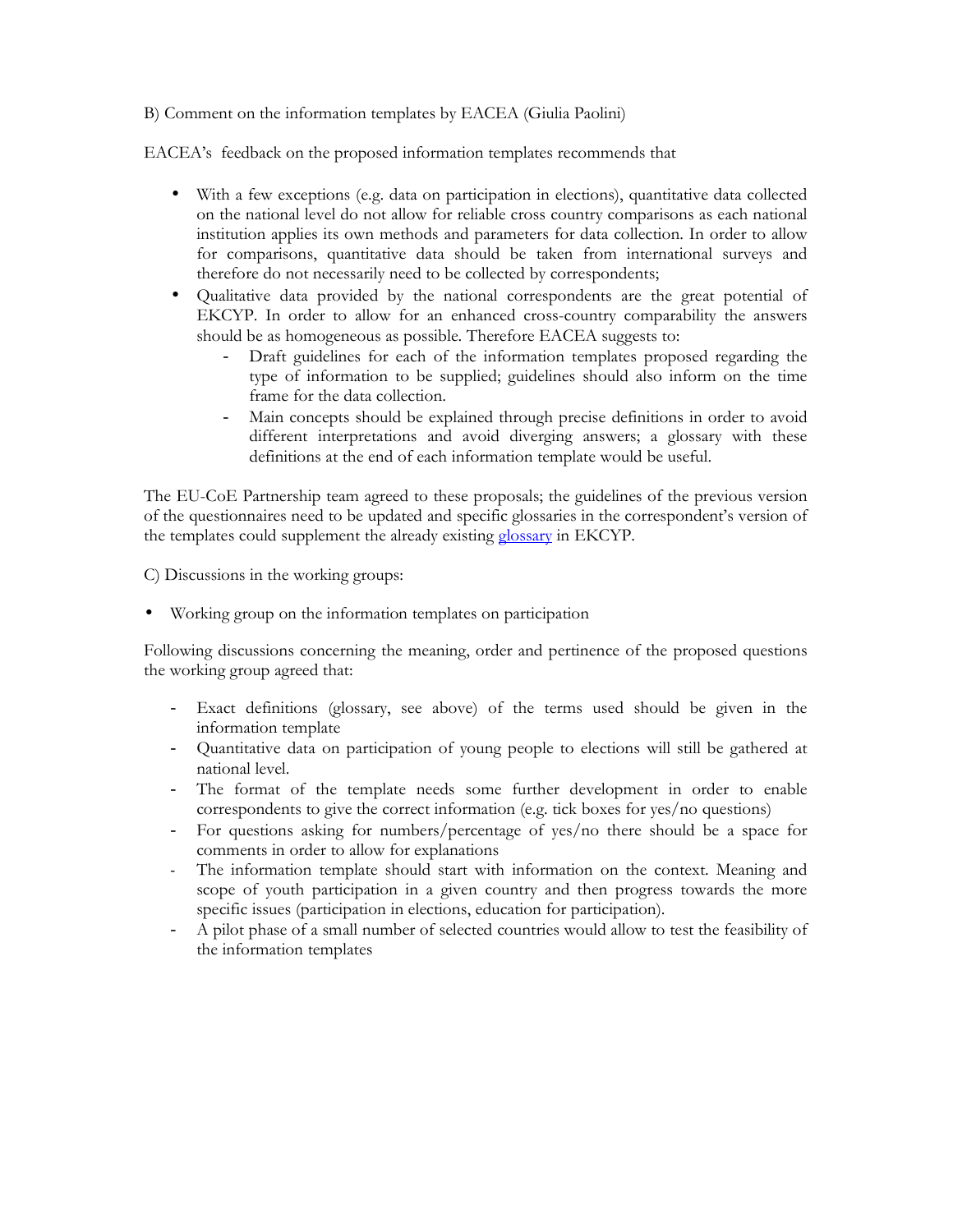• Working group on the information template on voluntary activities

The working group on participation came up with the following recommendations:

- According to the proposal of EACEA any quantitative data could be retrieved as much as possible from international and European surveys.
- As the information template on participation already provides quantitative data on the topic of citizenship there was no further need for such kind of information in the information template on voluntary activities
- The information template on volunteering should build on the results of the working group on youth indicators, the Eurobarometer on volunteering and the recommendations of the expert group on mobility of young volunteers.

# **VI. National networks on better knowledge of youth**

A) Presentation of the guidelines for the creation of national networks on better knowledge of youth (Elisa Briga)



B) Working group on national networks on better knowledge of youth

As a result of the discussion on the most appropriate way to the planning and set up of national networks the following proposals were made:

- For MS of both the European Union and the Council of Europe, official communication on the set up of youth knowledge networks should be sent to the general directors on youth, the members of the youth working party (cc) and the members of CDEJ (cc); for MS of CoE communication should be send to the national members of CDEJ
- Promotional material on the networks including practical examples of existing models and examples of good practice (especially on networks in federal states) should be made available for the relevant national ministries;
- The guidelines on the creation of national networks should be simplified and updated taking into account that there is not "the model" but a variety of potential models for the construction of national networks on youth knowledge depending on different national realities and structures
- Further information should be given (in the guidelines or any other document) regarding
	- the expected outcomes of the networks following their set up and the respective steps to be taken by the actors involved
	- suggested ways of communication between the network members
	- proposals for the coordination of the national networks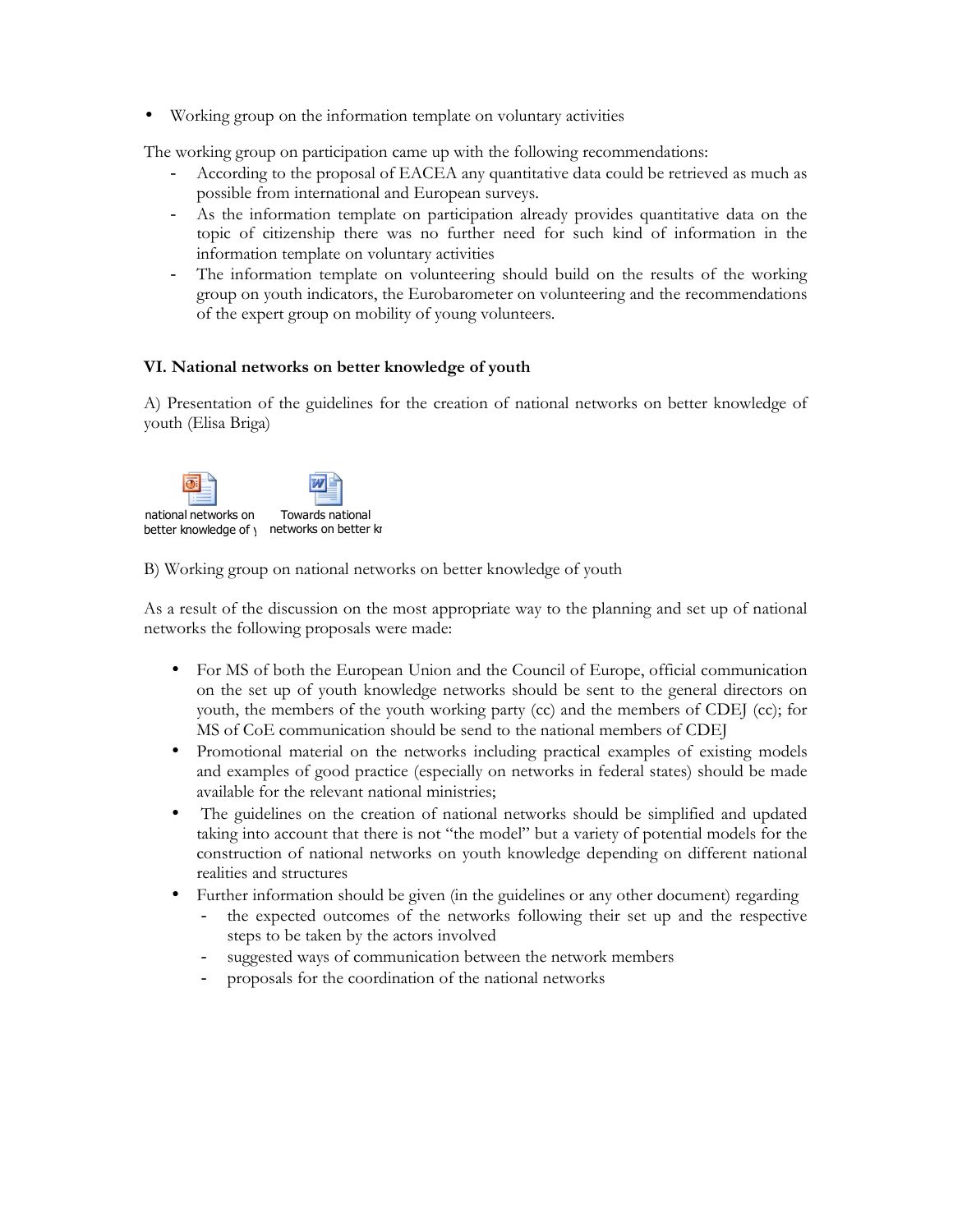### **VII. Role of correspondents with regard to other features of EKCYP**

A) Elisa Briga informed on the recently implemented and the planned technical modifications related to EKCYP features.

- Good practice database: a quality check of examples of good practice has been implemented and the criteria for good practice as well as the information fields required when submitting a good practice example have been updated
- The creation of a generic E-mail address for all correspondents is under way (e.g. france@ekcyp-coe.eu)
- Expert database: the fields of expert competence should be standardised and consist of the priority topics of both institutions (check boxes); as in the country information section a rule bar will allow the user of EKCYP to search for an expert according to country or expertise. All correspondents should subscribe as experts in order to establish a link between their name on the country page and their expert portfolio.

B) Working group on the further development of EKCYP features and related issues

The items presented (see above) were discussed and the following additional issues/concerns were raised:

- The publication of country information following the submission by EKCYP correspondents should take less time and the date of submission of information should be marked in the country sheet/information template
- The good practices database will mainly collect good practices of cooperation between practitioners, researchers and policy makers on different youth policy topics. The correspondents will promote the good practices database through the national networks and encourage partners to upload good practices.
- It is suggested to include in the country pages a link to all the resources available in the website on the specific country (e.g the national reports on the implementation of the EU youth strategy when they will be available in spring 2012). However, the correspondent should be contacted when the partnership team uploads some document in the country page.
- An adequate tool for enhancement of communication between correspondents has still to be found/developed: a Facebook page for EKCYP might increase visibility but is not a convenient tool for internal communication as not all correspondents are/want to be facebook users; LinkedIn was proposed as an alternative communication platform limited to professional networking but the problem of membership persists. A mailing list or yahoo group might be a more adequate solution.
- As a means to foster dialogue between the users (and stakeholders) of EKCYP the provision of wiki options or a comment box under anything posted on the website was proposed.